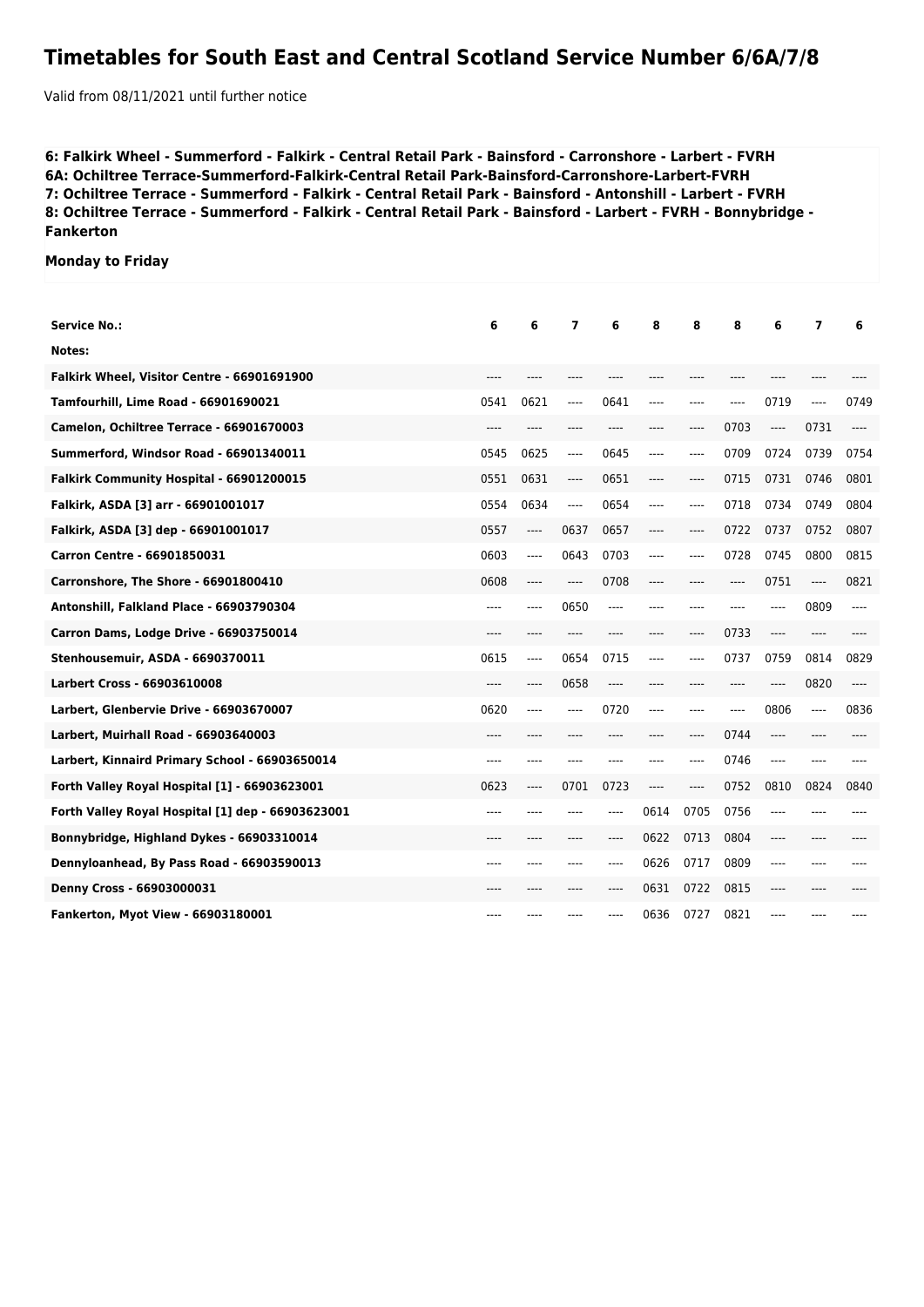| Service No.:                                                           | 8    | 6                             | 7                                                                                                                                                                                                                                                                                                                                                             | 6                | 8                             | 6            | 7            |               | 8                        | 6             |
|------------------------------------------------------------------------|------|-------------------------------|---------------------------------------------------------------------------------------------------------------------------------------------------------------------------------------------------------------------------------------------------------------------------------------------------------------------------------------------------------------|------------------|-------------------------------|--------------|--------------|---------------|--------------------------|---------------|
| Notes:                                                                 |      |                               |                                                                                                                                                                                                                                                                                                                                                               |                  |                               |              |              |               |                          |               |
| Falkirk Wheel, Visitor Centre - 66901691900                            |      |                               |                                                                                                                                                                                                                                                                                                                                                               |                  | $---$                         | 0916         | ----         | 0946          | ----                     | 1016          |
| Tamfourhill, Lime Road - 66901690021                                   | ---- | 0819                          | ----                                                                                                                                                                                                                                                                                                                                                          | 0849             | ----                          | 0919         | ----         | 0949          | ----                     | 1019          |
| Camelon, Ochiltree Terrace - 66901670003                               | 0801 | ----                          | 0831                                                                                                                                                                                                                                                                                                                                                          | ----             | 0901                          | ----         | 0931         | ----          | 1001                     | ----          |
| Summerford, Windsor Road - 66901340011                                 | 0809 | 0824                          | 0839                                                                                                                                                                                                                                                                                                                                                          | 0854             | 0909                          | 0924         | 0939         | 0954          | 1009                     | 1024          |
| Falkirk Community Hospital - 66901200015                               | 0816 | 0831                          | 0846                                                                                                                                                                                                                                                                                                                                                          | 0901             | 0916                          | 0931         | 0946         | 1001          | 1016                     | 1031          |
| Falkirk, ASDA [3] arr - 66901001017                                    | 0819 | 0834                          | 0849                                                                                                                                                                                                                                                                                                                                                          | 0904             | 0919                          | 0934         | 0949         | 1004          | 1019                     | 1034          |
| Falkirk, ASDA [3] dep - 66901001017                                    | 0822 | 0837                          | 0852                                                                                                                                                                                                                                                                                                                                                          | 0907             | 0922                          | 0937         | 0952         | 1007          | 1022                     | 1037          |
| Carron Centre - 66901850031                                            | 0830 | 0845                          | 0900                                                                                                                                                                                                                                                                                                                                                          | 0915             | 0930                          | 0945         | 1000         | 1015          | 1030                     | 1045          |
| Carronshore, The Shore - 66901800410                                   | ---- | 0851                          | ----                                                                                                                                                                                                                                                                                                                                                          | 0921             | $\hspace{1.5cm} \textbf{---}$ | 0951         | ----         | 1021          | ----                     | 1051          |
| Antonshill, Falkland Place - 66903790304                               | ---- | $\qquad \qquad - - -$         | 0909                                                                                                                                                                                                                                                                                                                                                          | ----             | ----                          | ----         | 1009         | $-----$       | ----                     | ----          |
| Carron Dams, Lodge Drive - 66903750014                                 | 0835 | ----                          | ----                                                                                                                                                                                                                                                                                                                                                          | ----             | 0935                          | ----         | ----         | ----          | 1035                     | $-----$       |
| Stenhousemuir, ASDA - 6690370011                                       | 0839 | 0859                          | 0914                                                                                                                                                                                                                                                                                                                                                          | 0929             | 0939                          | 0959         | 1014         | 1029          | 1039                     | 1059          |
| <b>Larbert Cross - 66903610008</b>                                     | ---- | $\hspace{1.5cm} \textbf{---}$ | 0920                                                                                                                                                                                                                                                                                                                                                          | ----             | ----                          | ----         | 1020         | ----          | ----                     |               |
| Larbert, Glenbervie Drive - 66903670007                                | ---- | 0906                          | ----                                                                                                                                                                                                                                                                                                                                                          | 0936             | $\hspace{1.5cm} \textbf{---}$ | 1006         | ----         | 1036          | ----                     | 1106          |
| Larbert, Muirhall Road - 66903640003                                   | 0846 | $\hspace{1.5cm} \textbf{---}$ | ----                                                                                                                                                                                                                                                                                                                                                          | $-----$          | 0946                          | ----         | ----         | ----          | 1046                     | ----          |
| Larbert, Kinnaird Primary School - 66903650014                         | 0848 | $-----$                       | ----                                                                                                                                                                                                                                                                                                                                                          | ----             | 0948                          | ----         | ----         | $-----$       | 1048                     | $---$         |
| Forth Valley Royal Hospital [1] - 66903623001                          | 0856 | 0910                          | 0924                                                                                                                                                                                                                                                                                                                                                          | 0940             | 0956                          | 1010         | 1024         | 1040          | 1056                     | 1110          |
| Forth Valley Royal Hospital [1] dep - 66903623001                      | 0900 | $-----$                       | ----                                                                                                                                                                                                                                                                                                                                                          | $-----$          | 1000                          | ----         | ----         | $-----$       | 1100                     | ----          |
| Bonnybridge, Highland Dykes - 66903310014                              | 0908 | ----                          | ----                                                                                                                                                                                                                                                                                                                                                          | $-----$          | 1008                          | ----         | ----         | ----          | 1108                     | ----          |
| Dennyloanhead, By Pass Road - 66903590013                              | 0913 | ----                          | ----                                                                                                                                                                                                                                                                                                                                                          | ----             | 1013                          | ----         | ----         | $-----$       | 1113                     | $---$         |
| Denny Cross - 66903000031                                              | 0920 | ----                          | ----                                                                                                                                                                                                                                                                                                                                                          | ----             | 1020                          | ----         |              | ----          | 1120                     |               |
| Fankerton, Myot View - 66903180001                                     | 0926 | $-----$                       |                                                                                                                                                                                                                                                                                                                                                               | ----             | 1026                          | ----         | ----         | ----          | 1126                     | $---$         |
|                                                                        |      |                               |                                                                                                                                                                                                                                                                                                                                                               |                  |                               |              |              |               |                          |               |
|                                                                        |      |                               |                                                                                                                                                                                                                                                                                                                                                               |                  |                               |              |              |               |                          |               |
|                                                                        |      |                               |                                                                                                                                                                                                                                                                                                                                                               |                  |                               |              |              |               |                          |               |
| <b>Service No.:</b><br>Notes:                                          |      | 7                             | 6<br>8                                                                                                                                                                                                                                                                                                                                                        | 6                | 7                             | 6            | 8            | 6             | $\overline{\phantom{a}}$ | 6             |
| Falkirk Wheel, Visitor Centre - 66901691900                            |      | ----                          | 1046<br>----                                                                                                                                                                                                                                                                                                                                                  | 1116             | ----                          | 1146         | ----         | 1216          | ----                     | 1246          |
| Tamfourhill, Lime Road - 66901690021                                   |      | $\cdots$                      | 1049<br>$\cdots$                                                                                                                                                                                                                                                                                                                                              | 1119             | ----                          | 1149         | $\cdots$     | 1219          | $\cdots$                 | 1249          |
| Camelon, Ochiltree Terrace - 66901670003                               |      | 1031                          | 1101<br>$\cdots$                                                                                                                                                                                                                                                                                                                                              | $\cdots$         | 1131                          | ----         | 1201         | $\cdots$      | 1231                     | ----          |
| Summerford, Windsor Road - 66901340011                                 |      | 1039                          | 1054<br>1109                                                                                                                                                                                                                                                                                                                                                  | 1124             | 1139                          | 1154         | 1209         | 1224          | 1239                     | 1254          |
| Falkirk Community Hospital - 66901200015                               |      | 1046                          | 1101<br>1116                                                                                                                                                                                                                                                                                                                                                  | 1131             | 1146                          | 1201         | 1216         | 1231          | 1246                     | 1301          |
| Falkirk, ASDA [3] arr - 66901001017                                    |      | 1049                          | 1104<br>1119                                                                                                                                                                                                                                                                                                                                                  | 1134             | 1149                          | 1204         | 1219         | 1234          | 1249                     | 1304          |
| Falkirk, ASDA [3] dep - 66901001017                                    |      | 1052                          | 1107<br>1122                                                                                                                                                                                                                                                                                                                                                  | 1137             | 1152                          | 1207         | 1222         | 1237          | 1252                     | 1307          |
| Carron Centre - 66901850031                                            |      | 1100                          | 1115<br>1130                                                                                                                                                                                                                                                                                                                                                  | 1145             | 1200                          | 1215         | 1230         | 1245          | 1300                     | 1315          |
| Carronshore, The Shore - 66901800410                                   |      | ----                          | 1121<br>----                                                                                                                                                                                                                                                                                                                                                  | 1151             | $\cdots$                      | 1221         | $\cdots$     | 1251          | ----                     | 1321          |
| Antonshill, Falkland Place - 66903790304                               |      | 1109                          | $\cdots$<br>----                                                                                                                                                                                                                                                                                                                                              | $\cdots$         | 1209                          | ----         |              | $\cdots$      | 1309                     | $\frac{1}{2}$ |
| Carron Dams, Lodge Drive - 66903750014                                 |      | ----                          | 1135<br>----                                                                                                                                                                                                                                                                                                                                                  | $\cdots$         | ----                          | ----         | 1235         | $\cdots$      | $\cdots$                 |               |
| Stenhousemuir, ASDA - 6690370011                                       |      | 1114                          | 1129<br>1139                                                                                                                                                                                                                                                                                                                                                  | 1159             | 1214                          | 1229         | 1239         | 1259          | 1314                     | 1329          |
| <b>Larbert Cross - 66903610008</b>                                     |      | 1120                          | $\hspace{0.015cm} \hspace{0.015cm} \hspace{0.015cm} \hspace{0.015cm} \hspace{0.015cm} \hspace{0.015cm} \hspace{0.015cm} \hspace{0.015cm} \hspace{0.015cm} \hspace{0.015cm} \hspace{0.015cm} \hspace{0.015cm} \hspace{0.015cm} \hspace{0.015cm} \hspace{0.015cm} \hspace{0.015cm} \hspace{0.015cm} \hspace{0.015cm} \hspace{0.015cm} \hspace{0.015cm}$<br>---- | ----             | 1220                          | ----         | $\cdots$     | ----          | 1320                     | $\cdots$      |
| Larbert, Glenbervie Drive - 66903670007                                |      | $\cdots$                      | 1136<br>----                                                                                                                                                                                                                                                                                                                                                  | 1206             | ----                          | 1236         | $\cdots$     | 1306          | ----                     | 1336          |
| Larbert, Muirhall Road - 66903640003                                   |      | ----                          | 1146<br>----                                                                                                                                                                                                                                                                                                                                                  | $---$            | ----                          | ----         | 1246         | $\cdots$      | $\cdots$                 | ----          |
| Larbert, Kinnaird Primary School - 66903650014                         |      | ----                          | 1148<br>----                                                                                                                                                                                                                                                                                                                                                  | ----             | ----                          | ----         | 1248         | $\cdots$      | $---$                    |               |
| Forth Valley Royal Hospital [1] - 66903623001                          |      | 1124                          | 1140<br>1156                                                                                                                                                                                                                                                                                                                                                  | 1210             | 1224                          | 1240         | 1256         | 1310          | 1324                     | 1340          |
| Forth Valley Royal Hospital [1] dep - 66903623001                      |      | ----                          | 1200<br>----                                                                                                                                                                                                                                                                                                                                                  | ----             |                               |              | 1300         | ----          |                          |               |
| Bonnybridge, Highland Dykes - 66903310014                              |      | ----<br>----                  | 1208<br>----<br>----                                                                                                                                                                                                                                                                                                                                          | $---$<br>$1 - 1$ | ----<br>----                  | ----<br>---- | 1308         | $---$<br>---- | ----<br>$- - - -$        |               |
| Dennyloanhead, By Pass Road - 66903590013<br>Denny Cross - 66903000031 |      | ----                          | 1213<br>1220<br>----                                                                                                                                                                                                                                                                                                                                          | $---$            | ----                          |              | 1313<br>1320 | $---$         | ----                     |               |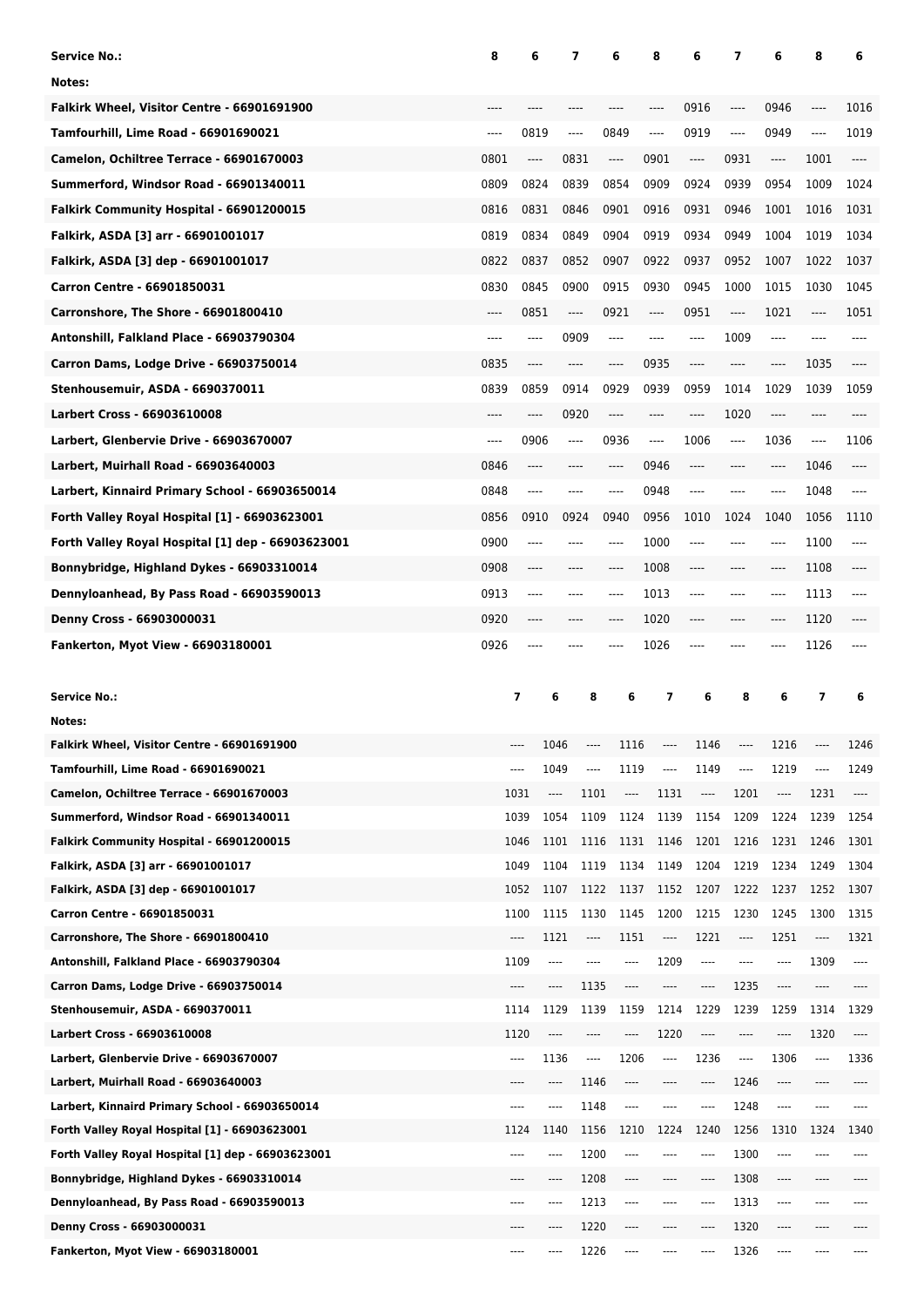| <b>Service No.:</b>                                                                             | 8     | 6            | 7                                | 6             | 8            | 6                             | 7            | 6                | 8                    | 6            |
|-------------------------------------------------------------------------------------------------|-------|--------------|----------------------------------|---------------|--------------|-------------------------------|--------------|------------------|----------------------|--------------|
| Notes:                                                                                          |       |              |                                  |               |              |                               |              |                  |                      |              |
| Falkirk Wheel, Visitor Centre - 66901691900                                                     | $---$ | 1316         | ----                             | 1346          | ----         | 1416                          | ----         | 1446             | ----                 | 1516         |
| Tamfourhill, Lime Road - 66901690021                                                            | ----  | 1319         | $---$                            | 1349          | $\cdots$     | 1419                          | $\cdots$     | 1449             | ----                 | 1519         |
| Camelon, Ochiltree Terrace - 66901670003                                                        | 1301  | ----         | 1331                             | $\cdots$      | 1401         | $\hspace{1.5cm} \textbf{---}$ | 1431         | ----             | 1501                 | ----         |
| Summerford, Windsor Road - 66901340011                                                          | 1309  | 1324         | 1339                             | 1354          | 1409         | 1424                          | 1439         | 1454             | 1509                 | 1524         |
| Falkirk Community Hospital - 66901200015                                                        | 1316  | 1331         | 1346                             | 1401          | 1416         | 1431                          | 1446         | 1501             | 1516                 | 1531         |
| Falkirk, ASDA [3] arr - 66901001017                                                             | 1319  | 1334         | 1349                             | 1404          | 1419         | 1434                          | 1449         | 1504             | 1519                 | 1534         |
| Falkirk, ASDA [3] dep - 66901001017                                                             | 1322  | 1337         | 1352                             | 1407          | 1422         | 1437                          | 1452         | 1507             | 1522                 | 1537         |
| Carron Centre - 66901850031                                                                     | 1330  | 1345         | 1400                             | 1415          | 1430         | 1445                          | 1500         | 1515             | 1530                 | 1545         |
| Carronshore, The Shore - 66901800410                                                            | ----  | 1351         | $---$                            | 1421          | ----         | 1451                          | $\cdots$     | 1521             | ----                 | 1551         |
| Antonshill, Falkland Place - 66903790304                                                        | $---$ | ----         | 1409                             | $\cdots$      | ----         | ----                          | 1509         | $-----$          | ----                 |              |
| Carron Dams, Lodge Drive - 66903750014                                                          | 1335  | ----         | ----                             | ----          | 1435         | $-----$                       | ----         | ----             | 1535                 | ----         |
| Stenhousemuir, ASDA - 6690370011                                                                | 1339  | 1359         | 1414                             | 1429          | 1439         | 1459                          | 1514         | 1529             | 1539                 | 1559         |
| <b>Larbert Cross - 66903610008</b>                                                              | $---$ | ----         | 1420                             | $\cdots$      | ----         | ----                          | 1520         | ----             | ----                 |              |
| Larbert, Glenbervie Drive - 66903670007                                                         | ----  | 1406         | $---$                            | 1436          | $\cdots$     | 1506                          | $\cdots$     | 1536             | ----                 | 1606         |
| Larbert, Muirhall Road - 66903640003                                                            | 1346  | ----         | ----                             | ----          | 1446         | $\hspace{1.5cm} \textbf{---}$ | ----         | ----             | 1546                 | ----         |
| Larbert, Kinnaird Primary School - 66903650014                                                  | 1348  | ----         | ----                             | ----          | 1448         | $---$                         | ----         | $-----$          | 1548                 | $---$        |
| Forth Valley Royal Hospital [1] - 66903623001                                                   | 1356  | 1410         | 1424                             | 1440          | 1456         | 1510                          | 1524         | 1540             | 1556                 | 1610         |
| Forth Valley Royal Hospital [1] dep - 66903623001                                               | 1400  | ----         | ----                             | ----          | 1500         | ----                          | ----         | ----             | 1600                 |              |
| Bonnybridge, Highland Dykes - 66903310014                                                       | 1408  | ----         | ----                             | ----          | 1508         | ----                          | ----         | ----             | 1608                 | ----         |
| Dennyloanhead, By Pass Road - 66903590013                                                       | 1413  | ----         | ----                             | ----          | 1513         | $-----$                       | $---$        | ----             | 1613                 | $-----$      |
| Denny Cross - 66903000031                                                                       | 1420  | ----         | ----                             | ----          | 1520         | ----                          | ----         | ----             | 1620                 |              |
| <b>Fankerton, Myot View - 66903180001</b>                                                       | 1426  | ----         |                                  | ----          | 1526         | ----                          |              |                  | 1626                 | ----         |
|                                                                                                 |       |              |                                  |               |              |                               |              |                  |                      |              |
|                                                                                                 |       |              |                                  |               |              |                               |              |                  |                      |              |
| <b>Service No.:</b>                                                                             |       | 7            | 6<br>8                           | 6             | 7            | 6                             | 8            | 6                | $\overline{7}$       | 6            |
| Notes:                                                                                          |       |              |                                  |               |              |                               |              |                  |                      |              |
| Falkirk Wheel, Visitor Centre - 66901691900                                                     |       | ----         | 1546                             | 1616          |              | 1646                          |              | 1716             |                      | 1746         |
| Tamfourhill, Lime Road - 66901690021                                                            |       | $\cdots$     | 1549<br>----                     | 1619          | ----         | 1649                          |              | 1719             | $---$                | 1749         |
| Camelon, Ochiltree Terrace - 66901670003                                                        |       | 1531         | 1601<br>----                     | $\cdots$      | 1631         | ----                          | 1701         | $\cdots$         | 1731                 | $\cdots$     |
| Summerford, Windsor Road - 66901340011                                                          |       | 1539         | 1554<br>1609                     | 1624          | 1639         | 1654                          | 1709         | 1724             | 1739                 | 1754         |
| Falkirk Community Hospital - 66901200015                                                        |       | 1546         | 1601<br>1616                     | 1631          | 1646         | 1701                          | 1716         | 1731             | 1746                 | 1801         |
| Falkirk, ASDA [3] arr - 66901001017                                                             |       | 1549         | 1604<br>1619                     | 1634          | 1649         | 1704                          | 1719         | 1734             | 1749                 | 1804         |
| Falkirk, ASDA [3] dep - 66901001017                                                             |       | 1552         | 1607<br>1622                     | 1637          | 1652         | 1707                          | 1722         | 1737             | 1752                 | 1807         |
| Carron Centre - 66901850031                                                                     |       | 1600         | 1615<br>1630                     | 1645          | 1700         | 1715                          | 1730         | 1745             | 1800                 | 1815         |
| Carronshore, The Shore - 66901800410                                                            |       | ----         | 1621<br>----                     | 1651          | ----         | 1721                          | ----         | 1751             | $\cdots$             | 1821         |
| Antonshill, Falkland Place - 66903790304                                                        |       | 1609         | $\cdots$<br>----                 | $\cdots$      | 1709         | $\cdots$                      |              | $\cdots$         | 1809                 | $\cdots$     |
| Carron Dams, Lodge Drive - 66903750014                                                          |       | ----         | 1635<br>----                     | $---$         | ----         | ----                          | 1735         | $---$            | ----                 |              |
| Stenhousemuir, ASDA - 6690370011                                                                |       | 1614         | 1629<br>1639                     | 1659          | 1714         | 1729                          | 1739         | 1759             | 1814                 | 1829         |
| Larbert Cross - 66903610008                                                                     |       | 1620         | ----<br>$- - - -$                | ----          | 1720         | $\cdots$                      | ----         | $---$            | 1820                 | ----         |
| Larbert, Glenbervie Drive - 66903670007                                                         |       | ----         | 1636<br>----                     | 1706<br>$---$ | ----         | 1736                          | ----         | 1806             | $\cdots$             | 1836<br>---- |
| Larbert, Muirhall Road - 66903640003                                                            |       | ----<br>---- | 1646<br>----<br>1648<br>$\cdots$ | $---$         | ----<br>---- | ----<br>----                  | 1746<br>1748 | ----<br>$\cdots$ | $\cdots$<br>$\cdots$ |              |
| Larbert, Kinnaird Primary School - 66903650014<br>Forth Valley Royal Hospital [1] - 66903623001 |       | 1624         | 1640<br>1656                     | 1710          | 1724         | 1740                          | 1756         | 1810             | 1824                 | 1840         |
| Forth Valley Royal Hospital [1] dep - 66903623001                                               |       | ----         | 1700<br>----                     | ----          | ----         | ----                          | 1800         | ----             | ----                 | ----         |
| Bonnybridge, Highland Dykes - 66903310014                                                       |       | ----         | 1708<br>----                     | $---$         | ----         | ----                          | 1808         | $---$            | $- - - -$            |              |
| Dennyloanhead, By Pass Road - 66903590013                                                       |       | ----         | 1713<br>----                     | $---$         | ----         | ----                          | 1813         | $---$            | $\cdots$             |              |
| Denny Cross - 66903000031                                                                       |       | ----         | 1720<br>----                     | ----          | ----         |                               | 1820         | $---$            | ----                 |              |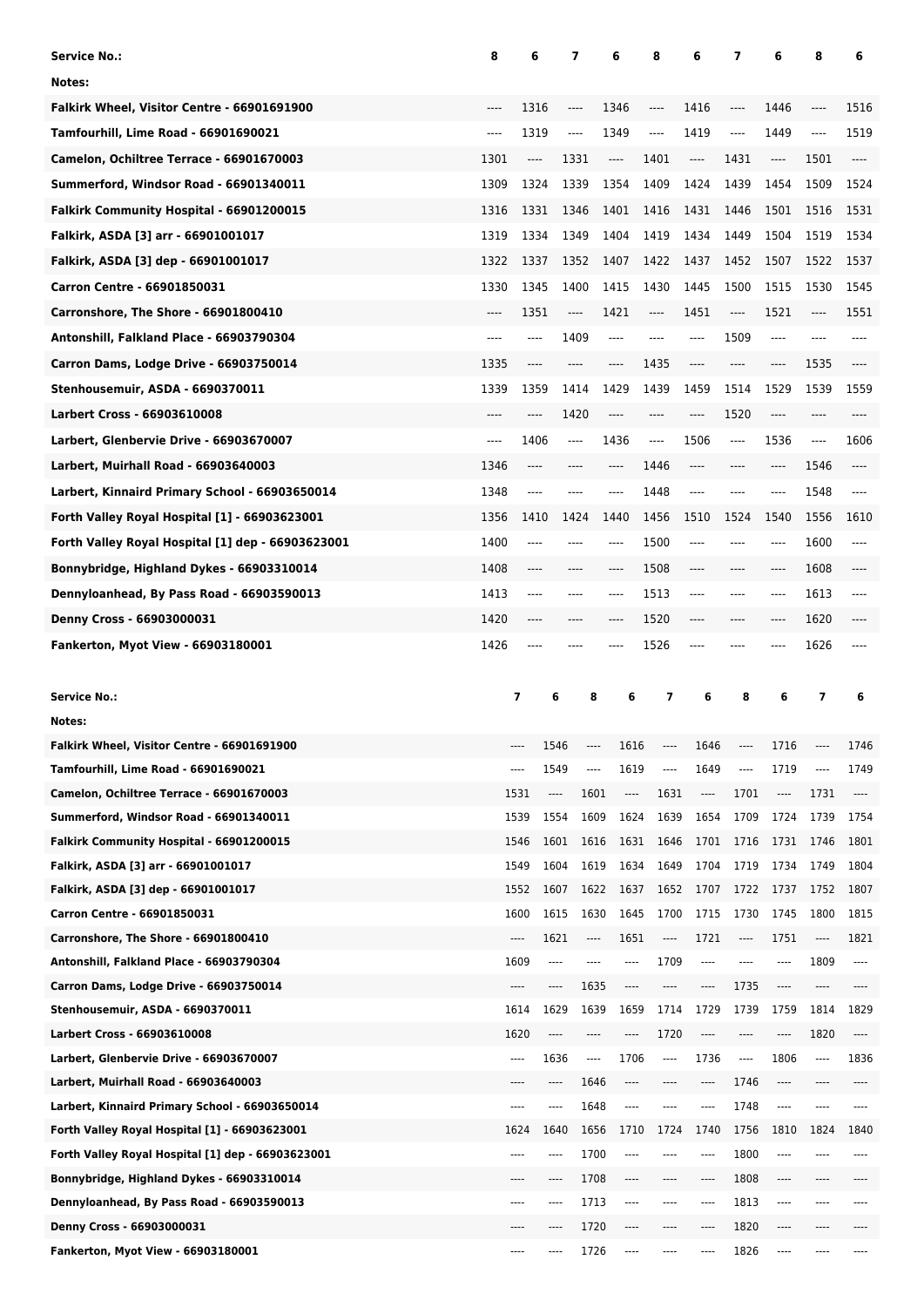| <b>Service No.:</b>                               | 8     | 6     | 7     | 6        | 8     | 6       | 6     | 6    | 6    | 6    |
|---------------------------------------------------|-------|-------|-------|----------|-------|---------|-------|------|------|------|
| Notes:                                            |       |       |       |          |       |         |       |      |      |      |
| Falkirk Wheel, Visitor Centre - 66901691900       | $---$ | 1817  | $---$ | ----     |       |         |       |      |      |      |
| Tamfourhill, Lime Road - 66901690021              | ----  | 1820  | $---$ | 1850     | ----  | 1921    | 2021  | 2121 | 2221 | 2321 |
| Camelon, Ochiltree Terrace - 66901670003          | 1802  | ----  | 1833  | $\cdots$ | 1903  | $-----$ | ----  | ---- |      |      |
| Summerford, Windsor Road - 66901340011            | 1809  | 1825  | 1840  | 1855     | 1910  | 1925    | 2025  | 2125 | 2225 | 2325 |
| Falkirk Community Hospital - 66901200015          | 1816  | 1831  | 1846  | 1901     | 1916  | 1931    | 2031  | 2131 | 2231 | 2331 |
| Falkirk, ASDA [3] arr - 66901001017               | 1819  | 1834  | 1849  | 1904     | 1919  | 1934    | 2034  | 2134 | 2234 | 2334 |
| Falkirk, ASDA [3] dep - 66901001017               | 1822  | 1837  | 1852  | 1907     | 1922  | 1937    | 2037  | 2137 | 2237 | 2337 |
| Carron Centre - 66901850031                       | 1830  | 1844  | 1859  | 1914     | 1929  | 1943    | 2043  | 2143 | 2243 | 2343 |
| Carronshore, The Shore - 66901800410              | ----  | 1850  | $---$ | 1920     | ----  | 1947    | 2047  | 2147 | 2247 | 2347 |
| Antonshill, Falkland Place - 66903790304          | ----  | ----  | 1907  | ----     |       | ----    |       |      |      |      |
| Carron Dams, Lodge Drive - 66903750014            | 1835  | ----  | ----  | ----     | 1934  | ----    | ----  | ---- | ---- |      |
| Stenhousemuir, ASDA - 6690370011                  | 1839  | 1857  | 1911  | 1927     | 1937  | 1954    | 2054  | 2154 | 2254 | 2354 |
| <b>Larbert Cross - 66903610008</b>                | ----  | ----  | 1916  | ----     |       |         | ----  |      |      |      |
| Larbert, Glenbervie Drive - 66903670007           | $---$ | 1903  | $---$ | 1933     | $---$ | 1959    | 2059  | 2159 | 2259 | 2359 |
| Larbert, Muirhall Road - 66903640003              | 1845  | ----  | ----  | ----     | 1943  | ----    |       |      |      |      |
| Larbert, Kinnaird Primary School - 66903650014    | 1847  | ----  | ----  | $---$    | 1945  | $---$   | ----  |      |      |      |
| Forth Valley Royal Hospital [1] - 66903623001     | 1854  | 1906  | 1919  | 1936     | 1952  | 2002    | 2102  | 2202 | 2302 | 0002 |
| Forth Valley Royal Hospital [1] dep - 66903623001 | 1857  | ----  |       | ----     | 1955  | $---$   | ---   |      |      |      |
| Bonnybridge, Highland Dykes - 66903310014         | 1905  | ----  | ----  | ----     | 2003  | $---$   | ----  | ---- | ---- |      |
| Dennyloanhead, By Pass Road - 66903590013         | 1910  | ----  | ----  | $---$    | 2008  | $---$   | ----  |      | ---- |      |
| Denny Cross - 66903000031                         | 1916  | $---$ | ----  | $---$    | 2013  | $---$   | $---$ | ---- | ---- |      |
| Fankerton, Myot View - 66903180001                | 1921  |       |       |          | 2018  | ----    |       |      |      |      |

**6: FVRH - Larbert - Carronshore - Bainsford - Central Retail Park - Falkirk - Summerford - Falkirk Wheel 6A: FVRH-Larbert-Carronshore-Bainsford-Central Retail Park-Falkirk-Summerford-Ochiltree Terrace 7: FVRH - Larbert - Antonshill - Bainsford - Central Retail Park - Falkirk - Summerford - Ochiltree Terrace 8: Fankerton - Bonnybridge - FVRH - Larbert - Bainsford - Central Retail Park - Falkirk - Summerford - Ochiltree Terrace**

**Monday to Friday**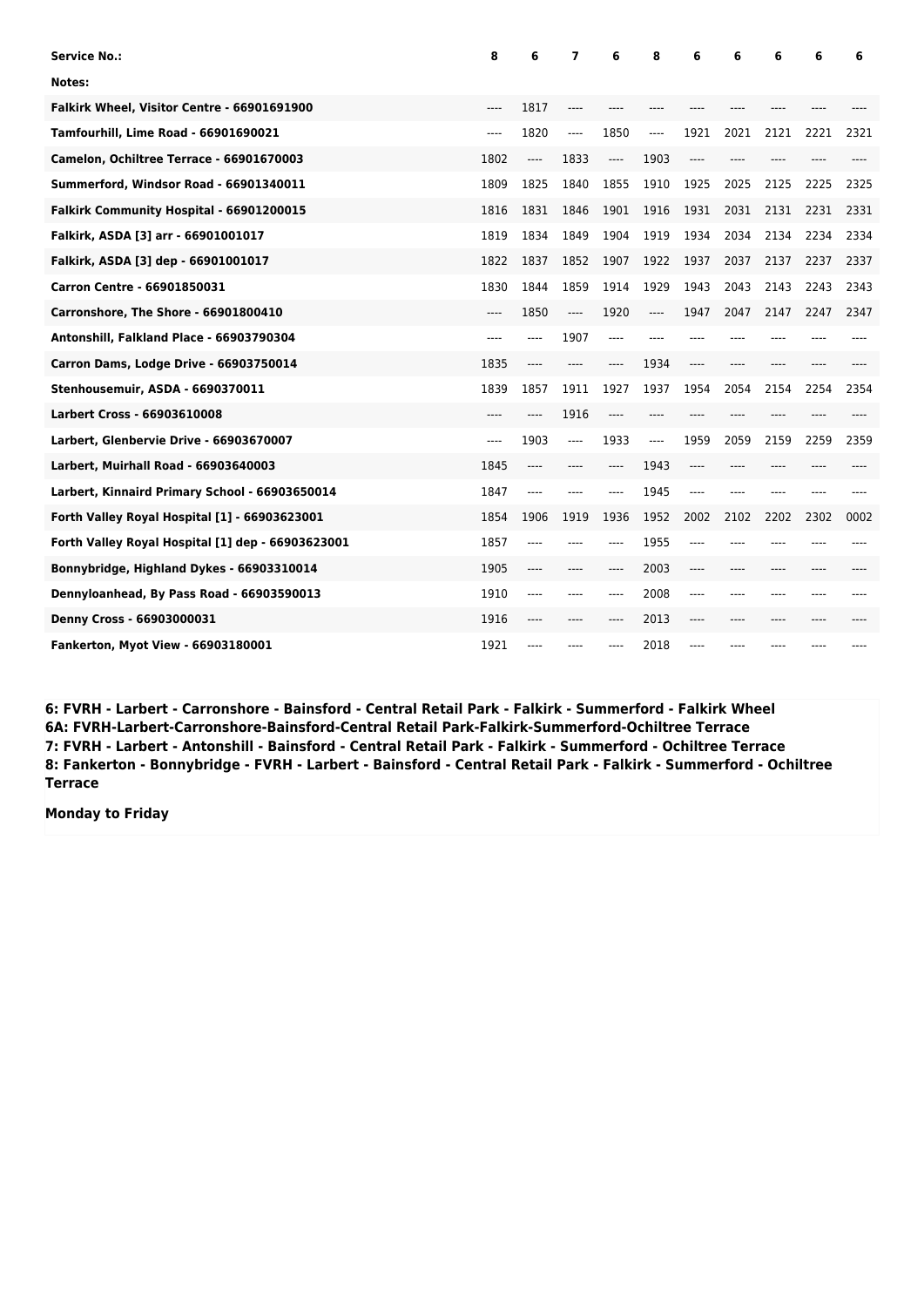| Service No.:                                                                        | 6    | 6                             | 7            | 7                                | 6                             | 8                | 6            | 7                             | 6            | 8        |
|-------------------------------------------------------------------------------------|------|-------------------------------|--------------|----------------------------------|-------------------------------|------------------|--------------|-------------------------------|--------------|----------|
| Notes:                                                                              |      |                               |              |                                  |                               |                  |              |                               |              |          |
| <b>Fankerton, Myot View - 66903180001</b>                                           |      |                               |              |                                  |                               | 0637             | ----         |                               |              | 0731     |
| Denny Cross - 66903000030                                                           | ---- | ----                          | ----         | ----                             | $---$                         | 0642             | ----         | $---$                         | ----         | 0737     |
| Dennyloanhead, By Pass Road - 66903590012                                           | ---- |                               |              |                                  | $---$                         | 0648             | ----         | ----                          |              | 0744     |
| Bonnybridge, Highland Dykes - 66903310015                                           | ---- | ----                          | ----         |                                  | ----                          | 0653             | ----         | $---$                         | ----         | 0749     |
| Forth Valley Royal Hospital [1] arr - 66903623001                                   | ---- |                               | ----         |                                  | $---$                         | 0701             | ----         | $---$                         | ----         | 0757     |
| Forth Valley Royal Hospital [1] dep - 66903623001                                   | 0547 | 0617                          | ----         | 0635                             | 0652                          | 0704             | 0717         | 0734                          | 0747         | 0801     |
| Larbert, Kinnaird Primary School - 66903650013                                      | ---- | ----                          | ----         | ----                             | $---$                         | 0711             | ----         | ----                          | ----         | 0809     |
| Larbert, Muirhall Road - 66903640002                                                | ---- | $---$                         | ----         | ----                             | ----                          | 0713             | ----         | ----                          | ----         | 0812     |
| <b>Larbert Cross - 66903610007</b>                                                  | ---- | $---$                         | ----         | 0638                             | $---$                         | $---$            | ----         | 0738                          | ----         | ----     |
| Larbert, Glenbervie Drive - 66903670008                                             | 0550 | 0620                          | ----         | ----                             | 0655                          | $\cdots$         | 0721         | $\hspace{1.5cm} \textbf{---}$ | 0751         | ----     |
| Stenhousemuir, ASDA - 6690370011                                                    | 0555 | 0625                          | ----         | 0643                             | 0700                          | 0718             | 0727         | 0743                          | 0757         | 0817     |
| Carronshore, The Shore - 66901800009                                                | 0604 | 0634                          | ----         | ----                             | 0709                          | $\cdots$         | 0738         | $\hspace{1.5cm} \textbf{---}$ | 0808         | ----     |
| Carron Dams, Lodge Drive - 66903750015                                              | ---- | ----                          | ----         |                                  | $---$                         | 0724             | ----         | $---$                         | ----         | 0824     |
| Antonshill, Falkland Place - 66903790303                                            | ---- | ----                          | ----         | 0651                             | ----                          | ----             | ----         | 0751                          | ----         | ----     |
| Carron Centre - 66901850030                                                         | 0608 | 0638                          | ----         | 0658                             | 0713                          | 0728             | 0743         | 0758                          | 0813         | 0828     |
| Falkirk, Upper Newmarket St [2] arr - 66901001019                                   | 0616 | 0646                          | ----         | 0708                             | 0721                          | 0736             | 0753         | 0808                          | 0823         | 0838     |
| Falkirk, Upper Newmarket St [2] dep - 66901001019                                   | 0618 | $\hspace{1.5cm} \textbf{---}$ | 0647         | 0710                             | 0723                          | 0738             | 0756         | 0811                          | 0826         | 0841     |
| Falkirk Community Hospital - 66901200016                                            | 0620 | $\hspace{1.5cm} \textbf{---}$ | 0649         | 0713                             | 0726                          | 0741             | 0759         | 0814                          | 0829         | 0844     |
| Summerford, Windsor Road - 66901340017                                              | 0626 | ----                          | 0655         | 0719                             | 0732                          | 0747             | 0805         | 0820                          | 0835         | 0850     |
| Tamfourhill, Lime Road - 66901690020                                                | 0630 | $\hspace{1.5cm} \textbf{---}$ | ----         | ----                             | 0736                          | ----             | 0810         | $\hspace{1.5cm} \textbf{---}$ | 0840         | ----     |
| Falkirk Wheel, Visitor Centre - 66901691900                                         | ---- | ----                          |              |                                  |                               |                  | ----         |                               | ----         |          |
| Camelon, Ochiltree Terrace - 66901670003                                            | ---- | ----                          | 0701         | 0725                             | $\hspace{1.5cm} \textbf{---}$ | 0753             | ----         | 0828                          | ----         | 0858     |
|                                                                                     |      |                               |              |                                  |                               |                  |              |                               |              |          |
|                                                                                     |      |                               |              |                                  |                               |                  |              |                               |              |          |
|                                                                                     |      |                               | 7            |                                  | 6                             | 7                |              |                               |              |          |
| <b>Service No.:</b><br>Notes:                                                       |      | 6                             |              | 6<br>8                           |                               |                  | 6            | 8                             | 6            | 7        |
| Fankerton, Myot View - 66903180001                                                  |      |                               |              | 0831                             |                               |                  |              | 0931                          |              |          |
| Denny Cross - 66903000030                                                           |      | ----                          | ----         | 0837<br>----                     | ----                          | ----             | ----         | 0937                          | ----         |          |
| Dennyloanhead, By Pass Road - 66903590012                                           |      |                               | ----         | 0844<br>----                     | ----                          | ----             | ----         | 0944                          | $\cdots$     |          |
| Bonnybridge, Highland Dykes - 66903310015                                           |      | ----                          | ----         | 0849<br>----                     | $---$                         | ----             | ----         | 0949                          | $- - - -$    |          |
| Forth Valley Royal Hospital [1] arr - 66903623001                                   |      | $---$                         | ----         | 0857<br>----                     | $---$                         | $\cdots$         | ----         | 0957                          | $\cdots$     | $---$    |
| Forth Valley Royal Hospital [1] dep - 66903623001                                   |      | 0817                          | 0834         | 0847<br>0901                     | 0917                          | 0934             | 0947         | 1001                          | 1017         | 1034     |
| Larbert, Kinnaird Primary School - 66903650013                                      |      | $---$                         | ----         | 0909<br>$\cdots$                 | $\cdots$                      | ----             | $\cdots$     | 1009                          | $\cdots$     |          |
| Larbert, Muirhall Road - 66903640002                                                |      | ----                          | ----         | 0912<br>----                     | $---$                         | ----             | ----         | 1012                          | $\cdots$     |          |
| <b>Larbert Cross - 66903610007</b>                                                  |      | ----                          | 0838         | ----<br>$---$                    | ----                          | 0938             | ----         | ----                          | $\cdots$     | 1038     |
| Larbert, Glenbervie Drive - 66903670008                                             |      | 0821                          | $\cdots$     | 0851<br>$\cdots$                 | 0921                          | ----             | 0951         | ----                          | 1021         | $\cdots$ |
| Stenhousemuir, ASDA - 6690370011                                                    |      | 0827                          | 0843         | 0857<br>0917                     | 0927                          | 0943             | 0957         | 1017                          | 1027         | 1043     |
| Carronshore, The Shore - 66901800009                                                |      | 0838                          | $\cdots$     | 0908<br>----                     | 0938                          | ----             | 1008         | ----                          | 1038         | $\cdots$ |
| Carron Dams, Lodge Drive - 66903750015                                              |      | ----                          | ----         | 0924<br>$\cdots$                 | $\cdots$                      | $\cdots$         | ----         | 1024                          | $\cdots$     | ----     |
| Antonshill, Falkland Place - 66903790303                                            |      | ----                          | 0851         | ----<br>$1 - 1$                  | $---$                         | 0951             | ----         | $\cdots$                      | $\cdots$     | 1051     |
| Carron Centre - 66901850030                                                         |      | 0843                          | 0858         | 0913<br>0928                     | 0943                          | 0958             | 1013         | 1028                          | 1043         | 1058     |
| Falkirk, Upper Newmarket St [2] arr - 66901001019                                   |      | 0853                          | 0908         | 0923<br>0938                     | 0953                          | 1008             | 1023         | 1038                          | 1053         | 1108     |
| Falkirk, Upper Newmarket St [2] dep - 66901001019                                   |      | 0856                          | 0911         | 0926<br>0941                     | 0956                          | 1011             | 1026         | 1041                          | 1056         | 1111     |
| Falkirk Community Hospital - 66901200016                                            |      | 0859                          | 0914         | 0929<br>0944                     | 0959                          | 1014             | 1029         | 1044                          | 1059         | 1114     |
| Summerford, Windsor Road - 66901340017                                              |      | 0905                          | 0920         | 0935<br>0950                     | 1005                          | 1020             | 1035         | 1050                          | 1105         | 1120     |
| Tamfourhill, Lime Road - 66901690020<br>Falkirk Wheel, Visitor Centre - 66901691900 |      | 0910<br>0913                  | ----<br>---- | 0940<br>$\cdots$<br>0943<br>---- | 1010<br>1013                  | ----<br>$\cdots$ | 1040<br>1043 | ----<br>----                  | 1110<br>1113 | $\cdots$ |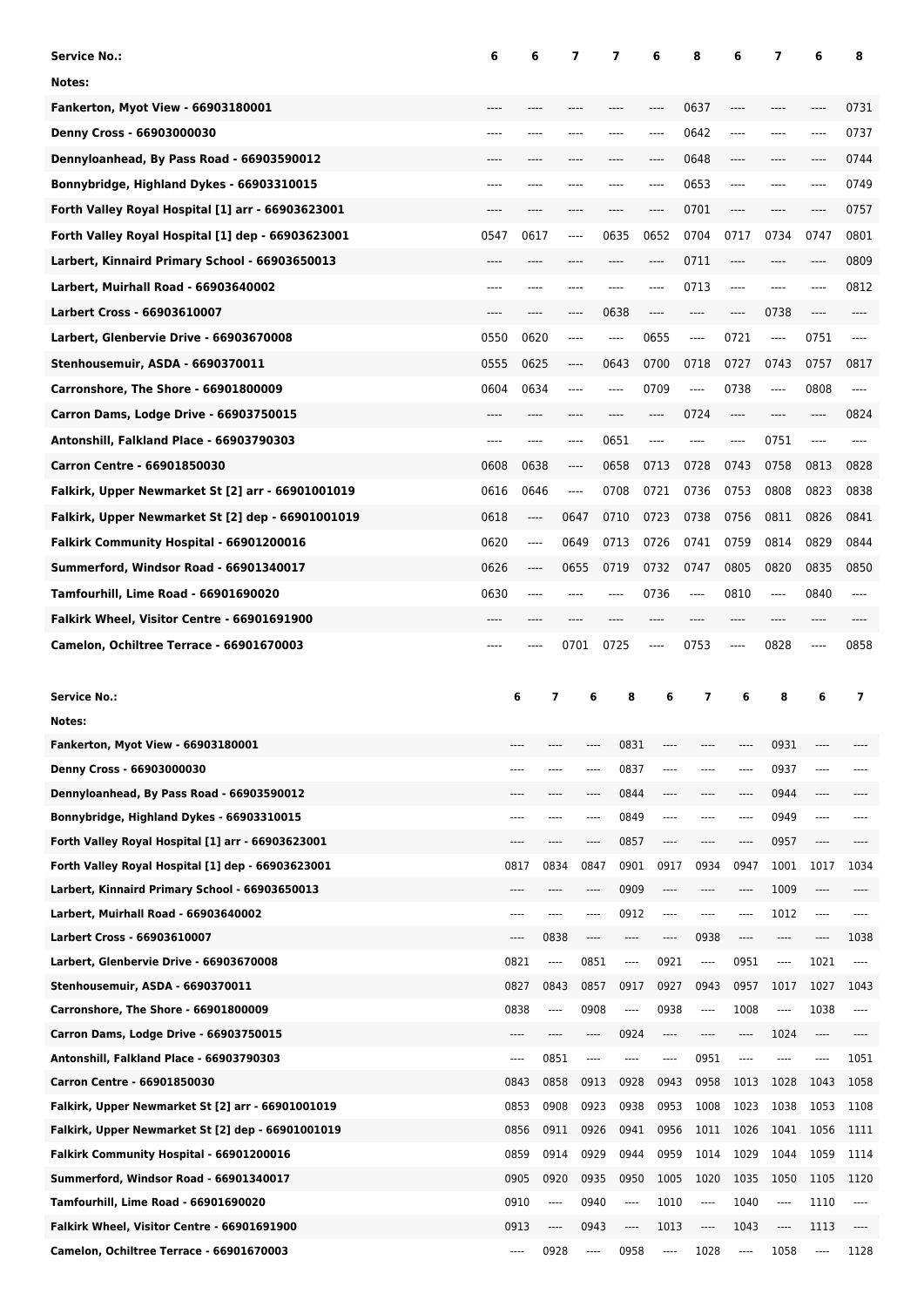| Service No.:                                                                        | 6       | 8            | 6                              | 7                | 6            | 8                             | 6            | 7                             | 6            | 8                        |
|-------------------------------------------------------------------------------------|---------|--------------|--------------------------------|------------------|--------------|-------------------------------|--------------|-------------------------------|--------------|--------------------------|
| Notes:                                                                              |         |              |                                |                  |              |                               |              |                               |              |                          |
| Fankerton, Myot View - 66903180001                                                  | ----    | 1031         | ----                           | ----             | $---$        | 1131                          | ----         | $---$                         | ----         | 1231                     |
| Denny Cross - 66903000030                                                           | $-----$ | 1037         | $---$                          | ----             | $-----$      | 1137                          | ----         | ----                          | ----         | 1237                     |
| Dennyloanhead, By Pass Road - 66903590012                                           | ----    | 1044         | ----                           | ----             | ----         | 1144                          | ----         | $---$                         | ----         | 1244                     |
| Bonnybridge, Highland Dykes - 66903310015                                           | ----    | 1049         | ----                           | ----             | ----         | 1149                          | ----         | ----                          | ----         | 1249                     |
| Forth Valley Royal Hospital [1] arr - 66903623001                                   | $-----$ | 1057         | ----                           | ----             | ----         | 1157                          | $-----$      | ----                          | ----         | 1257                     |
| Forth Valley Royal Hospital [1] dep - 66903623001                                   | 1047    | 1101         | 1117                           | 1134             | 1147         | 1201                          | 1217         | 1234                          | 1247         | 1301                     |
| Larbert, Kinnaird Primary School - 66903650013                                      | ----    | 1109         | $\cdots$                       | ----             | $-----$      | 1209                          | ----         | ----                          | ----         | 1309                     |
| Larbert, Muirhall Road - 66903640002                                                | $-----$ | 1112         | $\qquad \qquad \textbf{---}\\$ | ----             | ----         | 1212                          | ----         | ----                          | ----         | 1312                     |
| <b>Larbert Cross - 66903610007</b>                                                  | ----    | ----         | ----                           | 1138             | ----         | $\hspace{1.5cm} \textbf{---}$ | ----         | 1238                          | $\cdots$     | ----                     |
| Larbert, Glenbervie Drive - 66903670008                                             | 1051    | ----         | 1121                           | ----             | 1151         | ----                          | 1221         | ----                          | 1251         | ----                     |
| Stenhousemuir, ASDA - 6690370011                                                    | 1057    | 1117         | 1127                           | 1143             | 1157         | 1217                          | 1227         | 1243                          | 1257         | 1317                     |
| Carronshore, The Shore - 66901800009                                                | 1108    | ----         | 1138                           | ----             | 1208         | ----                          | 1238         | $\hspace{1.5cm} \textbf{---}$ | 1308         | $-----$                  |
| Carron Dams, Lodge Drive - 66903750015                                              | ----    | 1124         | ----                           | ----             | $\cdots$     | 1224                          | ----         | ----                          | $\cdots$     | 1324                     |
| Antonshill, Falkland Place - 66903790303                                            | ----    | ----         | ----                           | 1151             | $-----$      | ----                          | ----         | 1251                          | $\cdots$     | ----                     |
| Carron Centre - 66901850030                                                         | 1113    | 1128         | 1143                           | 1158             | 1213         | 1228                          | 1243         | 1258                          | 1313         | 1328                     |
| Falkirk, Upper Newmarket St [2] arr - 66901001019                                   | 1123    | 1138         | 1153                           | 1208             | 1223         | 1238                          | 1253         | 1308                          | 1323         | 1338                     |
| Falkirk, Upper Newmarket St [2] dep - 66901001019                                   | 1126    | 1141         | 1156                           | 1211             | 1226         | 1241                          | 1256         | 1311                          | 1326         | 1341                     |
| Falkirk Community Hospital - 66901200016                                            | 1129    | 1144         | 1159                           | 1214             | 1229         | 1244                          | 1259         | 1314                          | 1329         | 1344                     |
| Summerford, Windsor Road - 66901340017                                              | 1135    | 1150         | 1205                           | 1220             | 1235         | 1250                          | 1305         | 1320                          | 1335         | 1350                     |
| Tamfourhill, Lime Road - 66901690020                                                | 1140    | ----         | 1210                           | ----             | 1240         | ----                          | 1310         | ----                          | 1340         | ----                     |
| Falkirk Wheel, Visitor Centre - 66901691900                                         | 1143    | ----         | 1213                           | $\cdots$         | 1243         | ----                          | 1313         | $\hspace{1.5cm} \textbf{---}$ | 1343         | $\cdots$                 |
| Camelon, Ochiltree Terrace - 66901670003                                            | ----    | 1158         | ----                           | 1228             | $-----$      | 1258                          | ----         | 1328                          | ----         | 1358                     |
|                                                                                     |         |              |                                |                  |              |                               |              |                               |              |                          |
|                                                                                     |         |              |                                |                  |              |                               |              |                               |              |                          |
|                                                                                     |         | 6            | 7<br>6                         | 8                | 6            | 7                             | 6            | 8                             | 6            | $\overline{\phantom{a}}$ |
| <b>Service No.:</b><br>Notes:                                                       |         |              |                                |                  |              |                               |              |                               |              |                          |
| Fankerton, Myot View - 66903180001                                                  |         |              |                                | 1331             | ----         |                               |              | 1431                          |              |                          |
| Denny Cross - 66903000030                                                           |         | ----         |                                | 1337             | ----         |                               |              | 1437                          |              |                          |
| Dennyloanhead, By Pass Road - 66903590012                                           |         | ----         | ----<br>----                   | 1344             | $---$        | ----                          | ----         | 1444                          | $- - - -$    |                          |
| Bonnybridge, Highland Dykes - 66903310015                                           |         | $---$        | ----<br>----                   | 1349             | ----         | ----                          | ----         | 1449                          | $\cdots$     |                          |
| Forth Valley Royal Hospital [1] arr - 66903623001                                   |         | $---$        | ----<br>----                   | 1357             | ----         | $\cdots$                      | ----         | 1457                          | $\cdots$     |                          |
| Forth Valley Royal Hospital [1] dep - 66903623001                                   |         | 1317         | 1334<br>1347                   | 1401             | 1417         | 1434                          | 1447         | 1501                          | 1517         | 1534                     |
| Larbert, Kinnaird Primary School - 66903650013                                      |         | ----         | ----<br>----                   | 1409             | ----         | ----                          | ----         | 1509                          | ----         | $\cdots$                 |
| Larbert, Muirhall Road - 66903640002                                                |         | ----         | ----<br>----                   | 1412             | $\cdots$     | ----                          | ----         | 1512                          | $\cdots$     |                          |
| Larbert Cross - 66903610007                                                         |         | ----         | 1338<br>----                   | ----             | ----         | 1438                          | ----         | ----                          | $\cdots$     | 1538                     |
| Larbert, Glenbervie Drive - 66903670008                                             |         | 1321         | 1351<br>$\cdots$               | ----             | 1421         | ----                          | 1451         | $\cdots$                      | 1521         | $\cdots$                 |
| Stenhousemuir, ASDA - 6690370011                                                    |         | 1327         | 1343<br>1357                   | 1417             | 1427         | 1443                          | 1457         | 1517                          | 1527         | 1543                     |
| Carronshore, The Shore - 66901800009                                                |         | 1338         | 1408<br>$\cdots$               | ----             | 1438         | ----                          | 1508         | $\cdots$                      | 1538         | $\cdots$                 |
| Carron Dams, Lodge Drive - 66903750015                                              |         | $---$        | ----<br>----                   | 1424             | ----         | ----                          | ----         | 1524                          | $\cdots$     | ----                     |
| Antonshill, Falkland Place - 66903790303                                            |         | ----         | 1351<br>----                   | ----             | ----         | 1451                          |              |                               | $\cdots$     | 1551                     |
| Carron Centre - 66901850030                                                         |         | 1343         | 1358<br>1413                   | 1428             | 1443         | 1458                          | 1513         | 1528                          | 1543         | 1558                     |
| Falkirk, Upper Newmarket St [2] arr - 66901001019                                   |         | 1353         | 1408<br>1423                   | 1438             | 1453         | 1508                          | 1523         | 1538                          | 1553         | 1608                     |
| Falkirk, Upper Newmarket St [2] dep - 66901001019                                   |         | 1356         | 1411<br>1426                   | 1441             | 1456         | 1511                          | 1526         | 1541                          | 1556         | 1611                     |
| Falkirk Community Hospital - 66901200016                                            |         | 1359         | 1414<br>1429                   | 1444             | 1459         | 1514                          | 1529         | 1544                          | 1559         | 1614                     |
| Summerford, Windsor Road - 66901340017                                              |         | 1405         | 1420<br>1435                   | 1450             | 1505         | 1520                          | 1535         | 1550                          | 1605         | 1620                     |
| Tamfourhill, Lime Road - 66901690020<br>Falkirk Wheel, Visitor Centre - 66901691900 |         | 1410<br>1413 | 1440<br>----<br>1443<br>----   | $\cdots$<br>---- | 1510<br>1513 | ----<br>----                  | 1540<br>1543 | $\cdots$<br>----              | 1610<br>1613 | $\cdots$                 |